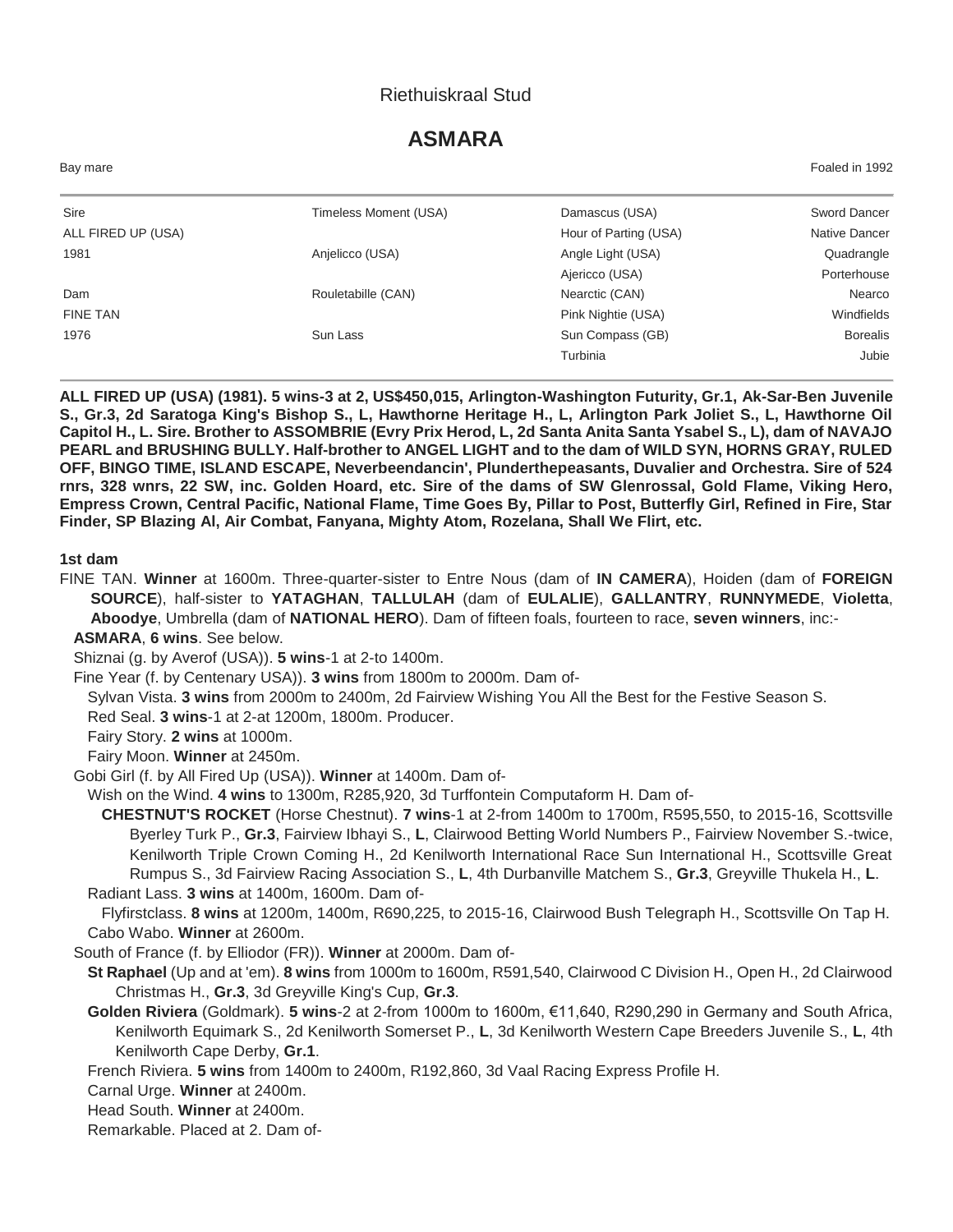**Awesome Power** (Surging River). **3 wins** at 1200m, 1600m, R282,936, Kenilworth Laisserfaire H., 2d Kenilworth Peninsula H., **Gr.2**.

Alpine Glow (f. by Northfields (USA)). **Winner** at 1200m. Dam of-

Glow. **4 wins** to 1400m in South Africa and Mauritius.

Legend Bearer. **2 wins**-1 at 2-at 1000m, 1200m.

La Plange. **Winner** at 1600m in Zimbabwe.

Courchevel. **Winner** at 1300m in Zimbabwe.

Superuby. **Winner** at 1400m. Producer.

Ashley Park. **Winner** at 2.

Alpine Best. **Winner** at 1400m.

Zermatt. **Winner** at 1400m. Dam of-

Blue Belle. **3 wins**-1 at 2-from 1200m to 1600m. Dam of-

Breeders Cup. **2 wins** at 1200m, 1400m, Scottsville Rugby 5 H., 3d Scottsville Soccer 10 H.

Red Summit. Unplaced. Dam of-

Dona Datia. **5 wins** from 1400m to 2400m, R288,825, to 2014-15, Turffontein Keith Basel H., 2d Turffontein Thank You for Your Support H.

King's Summit. **2 wins** at 1200m, R170,950, to 2015-16, 3d Fairview Aloe H.

Foxfields (f. by Northfields (USA)). **Winner** at 1600m. Dam of-

Finest Venue. **2 wins** at 1300m, 1600m.

Theatrical Theme. **Winner** at 1600m. Dam of-

**Becker's Theme** (Becker). **6 wins** from 1400m to 2000m, R310,420, 3d Scottsville Thukela H., **L**, 4th Kenilworth Green Point S., **Gr.2**.

Marching Band. **5 wins** from 1600m to 2200m, R393,375, Vaal Free Entertainment H.

Finefields (f. by Northfields (USA)). Unplaced Broodmare of the Year in Zimbabwe in 1996 & 1998. Dam of-

**SUMMER SILENCE** (Tilden). Champion 3YO Colt in Zimbabwe in 1996-97 & Champion Older Horse in Zimbabwe in 1998-99. **9 wins** from 1300m to 2400m in Zimbabwe, Borrowdale Republic Cup, **Gr.2**, Acacia Holdings Guineas, **Gr.3**, Rainbow Tourism S., **Gr.3**, Rothmans Derby, **Gr.3**, Breeders' Champion Cup, **L**, MOTA Free H., **L**, Champion S., **L**, 2d Borrowdale Champagne S., **L**, 3d Borrowdale Guineas Trial S., **L**.

**Fine Colour** (Full Colour). **8 wins** at 1200m, 2000m in Zimbabwe, 3d Borrowdale National Owners & Trainers Cup, **L**, Ascot TC Castle Classic H.

Mayfields. **3 wins** at 1100m, 1600m in Zimbabwe, 2d Borrowdale Satour South African Airways Mile. Dam of-**HELEN** (Kitalpha). **2 wins** at 2 in Zimbabwe, Borrowdale Zimoco Breeders Fillies Mile, **L**.

**Philippian** (Kitalpha). **6 wins** from 1100m to 1700m in Zimbabwe, 3d Borrowdale Bloodstock South Africa 2000 H., **L**.

**Mahogany Hall** (Hallgate). **5 wins**-3 at 2-at 1000m, 1600m in Zimbabwe, Borrowdale Sibaya KZN Sale Nursery S., 3d Borrowdale Champagne S., **L**.

Hall's Creek. **2 wins** at 1200m, 1600m in Zimbabwe. Dam of-

Station Cowboy. **7 wins** to 1300m in Zimbabwe, Borrowdale Sprint, 3d Borrowdale Sprint Challenge H.

Nicoletta Braschi. Placed at 3. Dam of-

**Yasi** (Ashaawes). **2 wins** at 1300m, 1600m in Zimbabwe, 3d Zimbabwe Derby, **L**.

Bahama (f. by Roland Gardens). Unplaced. Dam of-

Bahama Queen. **5 wins**-1 at 2-from 1200m to 2000m. Dam of-

Factor Five. **4 wins** at 1400m, 1600m, R155,290. Dam of-

**Factor One** (Whistling Wood). **2 wins**-1 at 2-at 1000m, 1200m, 2d Kenilworth Irridescence S., **L**.

Coco. **4 wins**-1 at 2-at 1400m, 1600m, R272,625, to 2014-15, Fairview Racing It's a Rush H., Racing. It's a Rush S.

#### **2nd dam**

**SUN LASS**, **10 wins** from 5f to 9f, Kenilworth Cape of Good Hope Paddock S., Gr.1, Suburban H., L, 2d Kenilworth Rosmead H., L, 3d Kenilworth Christmas H., 4th Kenilworth Queen's P., Gr.1. Sister to **ARMAGEDDON**, Urban Lass (dam of **NEW EDITION**), Your Hostess (dam of **PARTY TIME**, **SPECIAL GUEST**). Dam of 14 foals, 13 to race, **11 winners**, inc:-

**YATAGHAN** (Marsolve (GB)). **15 wins**-3 at 2-from 5f to 11f, Clairwood Champion S., Gr.1, Gosforth Benoni Guineas, Gr.1, Greyville July H., Gr.1, Champion S., Gr.1, Kenilworth Metropolitan H., Gr.1. Sire.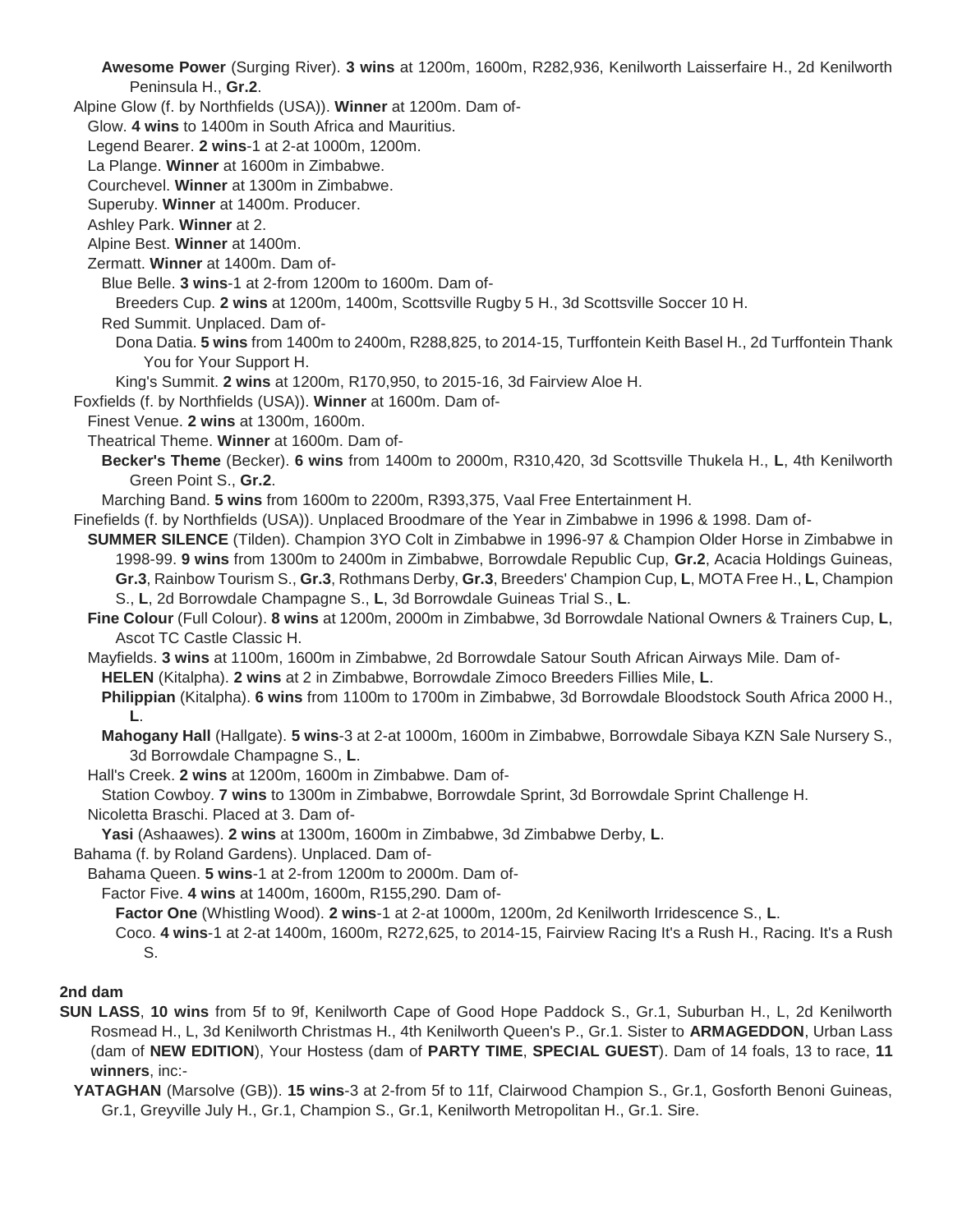**TALLULAH** (Abadan GB)). **11 wins**-5 at 2-to 7f, Clairwood Nursery S., Gr.2, Gosforth Park Fillies S., L, Turffontein Fillies Summer Champion S., L-twice, 2d Greyville Durban Merchants' H., L, 3d Scottsville Breeders' Champion Fillies S., Gr.2. Dam of-

- **EULALIE** (Jamaico). **6 wins**-1 at 2-at 1500m, 2000m, Fairview Breeders Guineas, L, 3d Fairview Settlers' Gold Cup, **L**. Producer.
- Dancing. Unplaced. Dam of-

**COUNTY KILDARE** (Volcanic). **4 wins** at 1200m, 1900m, Clairwood Natal Free H., **L**.

Stage Queen. **2 wins**-1 at 2-at 1000m, 1100m. Dam of-

Beeba. **4 wins**-2 at 2-at 1000m, 1200m. Dam of-

**KALONKIE** (Just Three). **4 wins**-1 at 2-at 1000m, 1200m in Zimbabwe, Borrowdale Flame Lily Sprint S., **L**, 2d Borrowdale Flame Lily Sprint S., **L**, Fillies Futurity S., **L**, 3d Borrowdale MOTA Nursery Fillies S., **L**. Producer. Zona. Raced twice. Dam of-

- **DESTROYER** (Pierlou). Champion 2YO Colt in South Africa in 1978-79. **10 wins**-5 at 2-from 1000m to 1600m in U.S.A. and South Africa, Greyville Administrator's Champion Futurity S., Gr.1, 2d South African Guineas, Gr.1, Gosforth Benoni Guineas, Gr.1, 3d Milnerton Richelieu Guineas, Gr.1. Sire.
- Brilliant Flower. **Winner** at 2. Dam of-

Perennial Guest. **Winner** at 1700m in Zimbabwe, 3d Borrowdale Stewards' H. Dam of-

**GOT PERSONALITY** (Kitalpha). **5 wins** from 1300m to 1900m in Zimbabwe, Borrowdale Republic Cup, **L**, 2d Turffontein Racing Association H., 4th Borrowdale Castle Tankard, **L**.

- **RUNNYMEDE** (Abadan (GB)). **9 wins**-2 at 2-from 5f to 9½f, Greyville Easter H., L, Scottsville Natal Autumn H., L, 2d Scottsville Kruger Day H., 3d Clairwood JG Hollis Memorial P., Gr.3, Scottsville Natal Autumn H., L.
- **GALLANTRY** (Plum Bold (USA)). **8 wins** from 1200m to 1600m, Kenilworth Merchant's S., **L**, 2d Milnerton Richelieu Guineas, **Gr.1**, Greyville Chairman's S., **Gr.3**, 3d Milnerton Alderman Abe Bloomberg H., **L**. Sire.
- **VIOLETTA** (Abadan (GB)). **7 wins** from 5f to 1m, Greyville Flamboyant S., 2d Greyville Garden Province S., Gr.1. Dam of-

Entre Nous. Unraced. Dam of-

- **IN CAMERA** (Contraband). **6 wins**-1 at 2-from 1000m to 1600m, Milnerton Stuttafords Fillies Guineas, **Gr.1**, Kenilworth Sceptre S., **L**, 2d Scottsville Natal Fillies Sprint S., **Gr.2**, 3d Natal Fillies Guineas, **Gr.2**. Dam of-Isadora Duncan. **3 wins** at 1200m, 1600m. Dam of-
	- **CONSENSUAL** (Camden Park). Champion 2YO Filly in South Africa in 2007-08. **5 wins** at 2, R513,750, Greyville Golden Slipper, **Gr.1**, Kenilworth Fillies Nursery, **Gr.3**, 3d Greyville Debutante S., **Gr.2**, KZN Fillies Guineas, **Gr.2**. Producer.
	- **DANCE ALONG** (Rakeen). **6 wins** from 1600m to 2000m, R387,050, Greyville Gold Bracelet S., **Gr.2**, Newmarket TC Allez France H., **L**, Vaal Computaform Speed Rating H. Producer.

Dance Celebre. **3 wins**-2 at 2-at 1000m, 1200m. Dam of-

- **GIVE ME FIVE** (Goldkeeper). **4 wins**-2 at 2-at 1150m, 1200m, R704,150, Scottsville Allan Robertson Fillies Championship, **Gr.1**, Turffontein Camellia S., **Gr.2**, Sycamore Sprint, **Gr.3**, 4th Turffontein Acacia H., **Gr.3**. Producer.
- In Camera. **4 wins** at 1200m, R210,950. Dam of-
	- **ATTENBOROUGH** (Western Winter). **2 wins** at 2, R172,500, in 2015-16, Kenilworth Somerset P., **L**, 2d Kenilworth Cape of Good Hope Nursery, **Gr.3**.

Private Lives. Unraced. Dam of-

**TATLER** (Hard Up). Champion 3YO Female Sprinter in South Africa in 2001-02. **5 wins**-2 at 2-from 1100m to 1800m, R332,900, Greyville Golden Slipper, **Gr.2**, Kenilworth Fillies Championship S., **Gr.2**, Fairview East Cape Fillies Nursery, **L**, 3d Greyville Thekwini S., **Gr.2**. Producer.

**Aboodye** (Abadan (GB)). **8 wins** from 6f to 9f, 2d Newmarket TC Racecourse Bookmakers' H., L.

Umbrella. **Winner** at 6f. Dam of-

**NATIONAL HERO** (Clovis). **8 wins** from 1200m to 1600m, Fairview Champion of Champion S., L, 3d Kenilworth Settlers' Trophy.

Sunningdale. **Winner** at 1600m. Dam of-

**DRIVING SUN** (Northern Drive). **5 wins**-2 at 2-from 1000m to 2400m, St Andrews Eastern Province Derby, **Gr.3**, 2d Fairview GBS Fillies S., **L**, St Andrews Eastern Province Guineas, 4th Scottsville Scribante Jubilee 2YO S., **L**. Dam of-

**VILLE DE SOLEIL** (Waterville Lake). **3 wins**-1 at 2-at 1600m, Fairview Breeders Guineas, **L**.

Demoiselle. Unplaced. Dam of-

Hoiden. Unraced. Dam of-